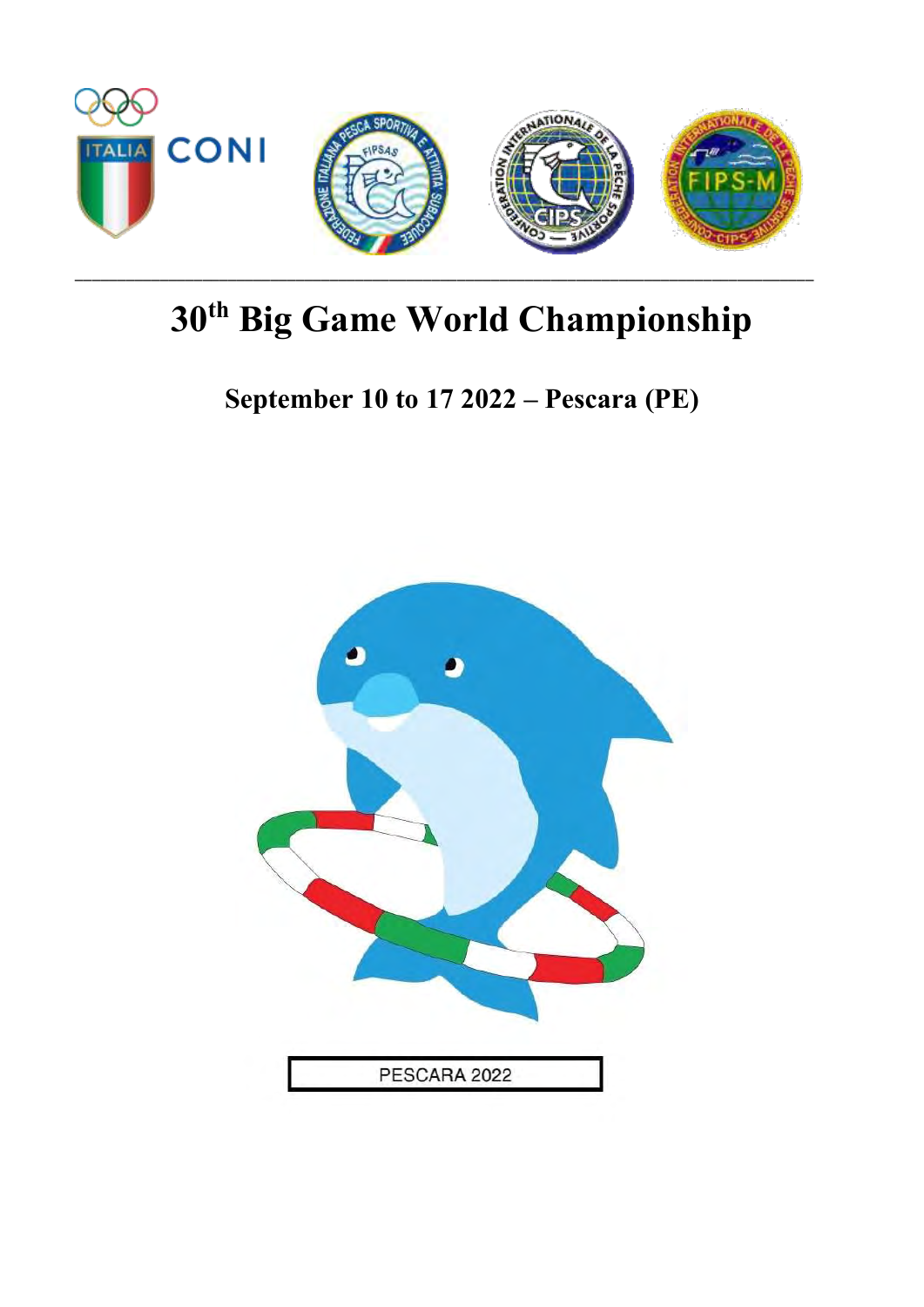

A warm welcome to sport friends.

I am very proud and happy to extend, on my name and on behalf of the Italian Federation of Sport Fishing and Underwater Activities (FIPSAS), the sincerest welcome to all participants in this important world championship, which will be held from 10 to 17 September 2022 in Pescara.

I am absolutely certain that all the athletes, managers and judges who will reach this

splendid territory will have the opportunity to know and appreciate the beauties of these places and the hospitality of the Abruzzo population and all those who have made the utmost effort to make successful the organisation of this important sport fishing event.

In renewing, therefore, my sincere welcome to all participants, I also hope they will be able to live together wonderful days under the banner of Sport.

Let me address a special "good luck" to all the referees who are called to direct the scheduled competition, ensuring its complete regularity, certain that even on this occasion they will be able to make the professionalism and skills available to Sport, as they have demonstrated it on previous occasions.

Finally, I feel the duty and the pleasure to thank the Organisers, the local Authorities and all the journalists present at the event for their support and their contribution to the success of this event.

> FIPSAS President Prof. Ugo Claudio Matteoli



From 10 to 17 September 2021 the whole world of Big Game will have its eyes on the city of Pescara which, with its rich and fishy waters, will be the scene of great challenges. The complex organisation of a Big Game World Championship will be masterfully managed by the Organising Committee which avails itself of the collaboration of one of the most important marinas in Abruzzo. Not new to these commitments, the Organising Committee has already shown in the past years an impeccable organisational reliability so I am sure that, also in this event, they will demonstrate their skill and availability and all their preparation to the whole world.

Let me, therefore, thank those who are working to make this World Championship an event to remember and also the Authorities who will be present and who will give prestige and visibility to all the nations that will participate. For all this I can only invite you to register because Pescara, through its beauties and its food and wine, will be able to charm its guests. I am sure that this edition, like the previous one, will remain engraved in the memories of FIPS-M as an example for future events.

> Vice President of the FIPSAS Surface Fishing Sector Sea Fishing division Stefano Sarti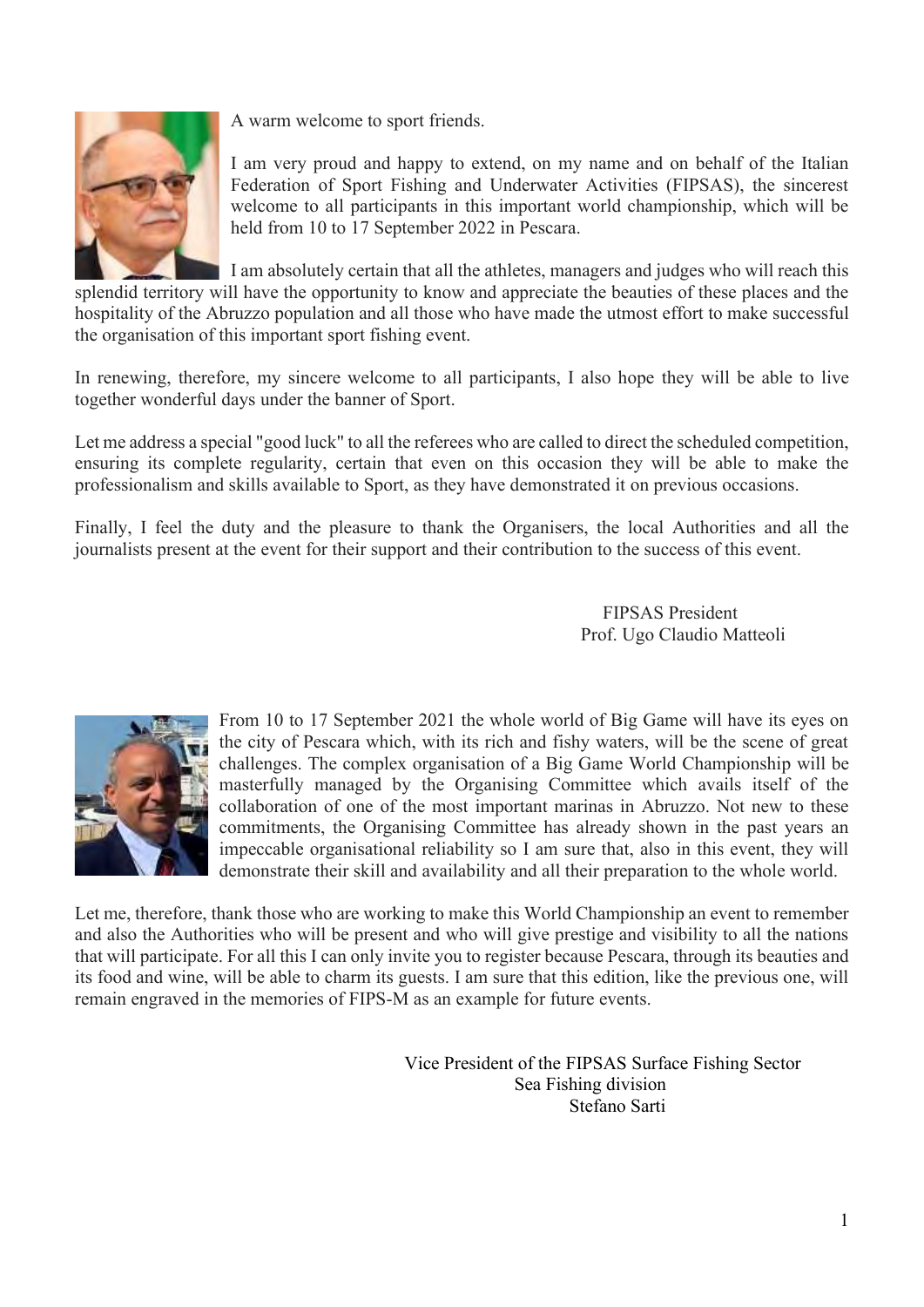

The **A.s.d. Dolphin Club of Pescara** is pleased to present the  $30<sup>th</sup>$  edition of the Big Game Drifting World Championship in to be held in the city of Pescara from 10 to 17 September 2022.

The A.s.d. Dolphin Club has distinguished itself at a national level for the organisation and excellent success of the Italian Coastal Trolling Championships in 2014 and in 2018 and, in 2021, of the 36th edition of the Italian Drifting Championship.

Today we hope that the participants in this edition of the World Championship will keep a good memory of Abruzzo and the maritime vocation that has always been a distinctive feature of our city. Looking forward to meeting and hosting you in Pescara, we cordially greet everyone.

> Maurizio Scurti President of A.s.d. Dolphin Club

#### **INTRODUCTION OF THE A.S.d. DOLPHIN CLUB PESCARA**

The A.S.d. Dolphin Club of Pescara is an amateur fishing company founded in 2011 with the aim of developing sport fishing in the sea of Abruzzo region.

It is affiliated to CONI and F.I.P.S.A.S. with which it collaborates and from which it has received important national awards. In fact, in 2014 and 2018 it had the honour of organising the Italian Coastal Trolling Championship and, in 2021, the 36<sup>th</sup> edition of the Italian Drifting Championship for crews.

All editions have had very high numbers of registrations because the participants know that coming to compete in Pescara also means finding a friendly environment, great food and a great willingness to socialize and friendship which are fundamental values in sport.

Of course, also for this edition of the World Championship we are managing to ensure maximum collaboration with all participants and, once they leave, may keep a good memory of the event, of the organisation, of the city of Pescara and of all Abruzzo.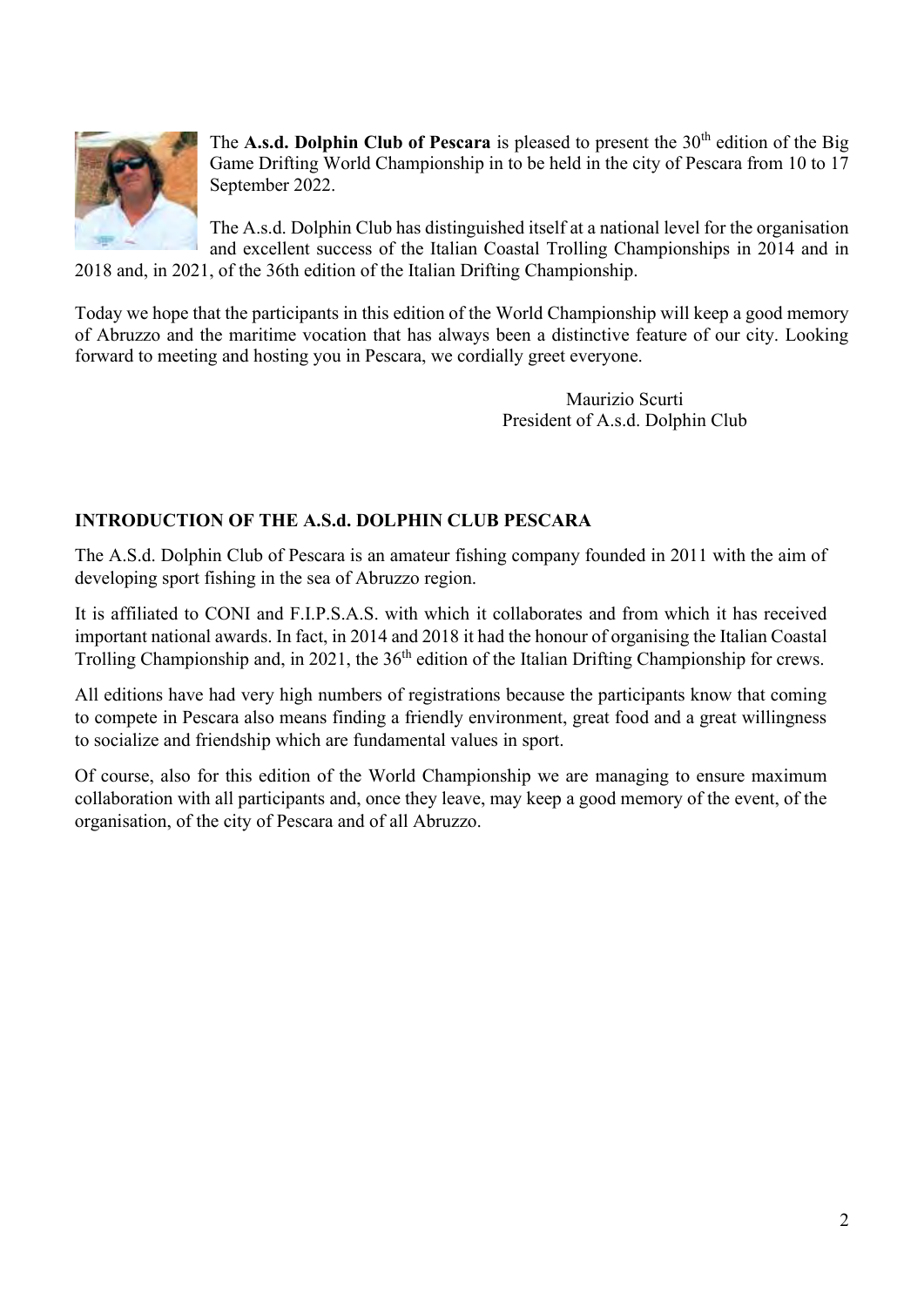### **LOCATION**

The A.s.d. Dolphin Club operates within the touristic port "Marina di Pescara", a structure with almost a thousand berths from six to thirty-five metres.

Inside the marina there are three restaurants that can satisfy lovers of fish, meat and pizza. For the event we will have the Becci pavilion available which, for the occasion, will be transformed into "Casa Italia" and will be the reference and meeting point for competitors, the jury and for all those who will be involved in the event.











BECCI PAVILION "CASA ITALIA"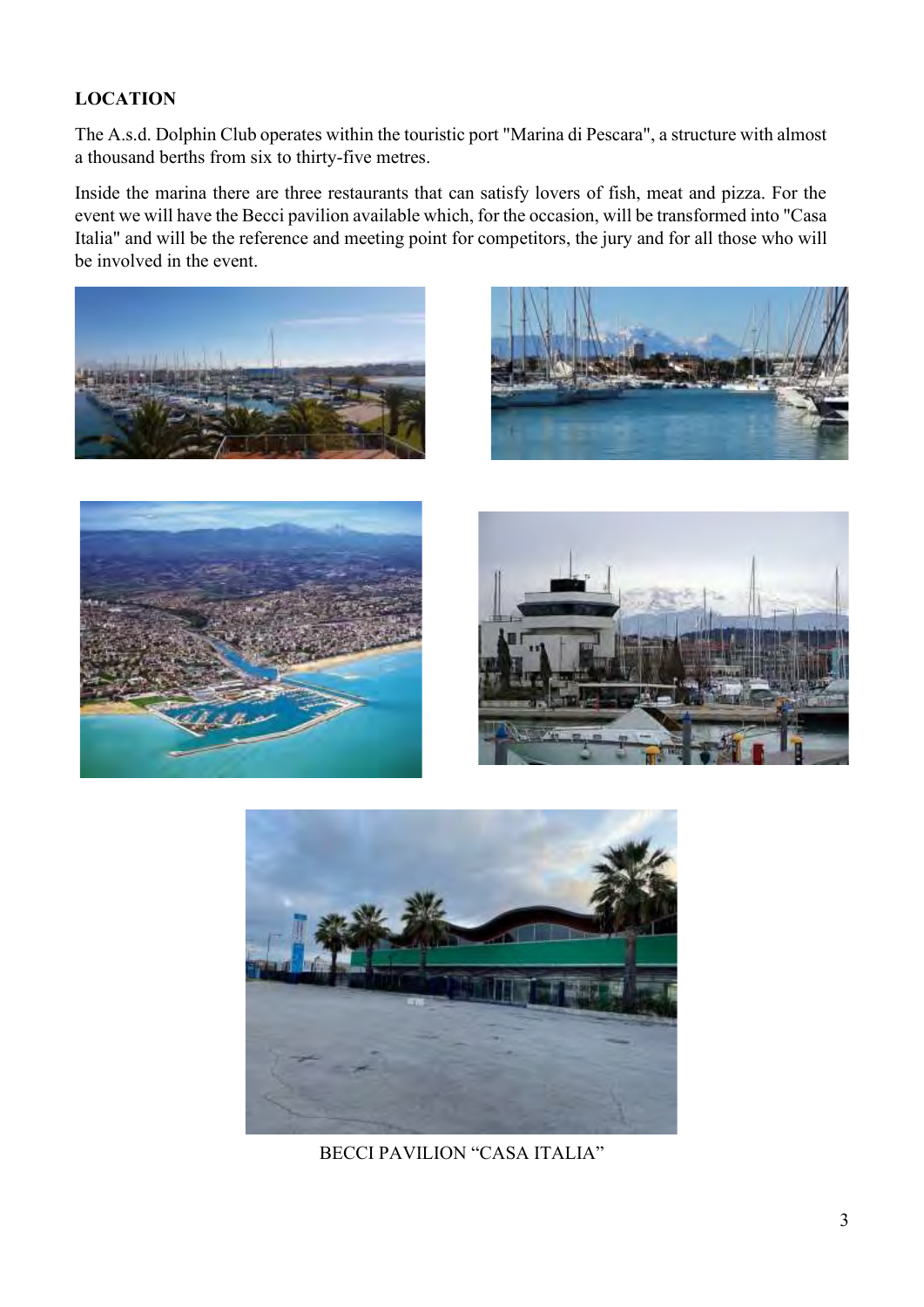### **PESCARA, CITY OF D'ANNUNZIO**

The city of Pescara can be reached by flight thanks to the "Liberi" International Airport, 4 km away from the tourist port, location of the 2022 Big Game World Championship.

Pescara is 200 km away from Rome's "Fiumicino" international airport and there is a continuous bus connection with Pescara (it takes two hours by bus to connect the two cities).

Of course, Pescara is connected by "Frecciarossa" trains with Milan and Bologna.

Pescara is the city of the poet Gabriele D'annunzio and whoever comes to visit us will be able to visit his birthplace.

In Abruzzo, it will be possible to visit the national parks of Abruzzo, Maiella and Gran Sasso-Monti della Laga; it is no coincidence that our region is known world-wide as the "Region of parks".





#### **LODGEMENTS**

The Regent Hotel in Pescara will host the athletes' delegations. It is located 500 meters from the entrance to the tourist port, site of the event, in via Cristoforo Colombo no. 64 Pescara (Italy) zip code 65126 tel. +39 08560641 mail: info@rhotels.it - website: www.regenthotelpescara.it





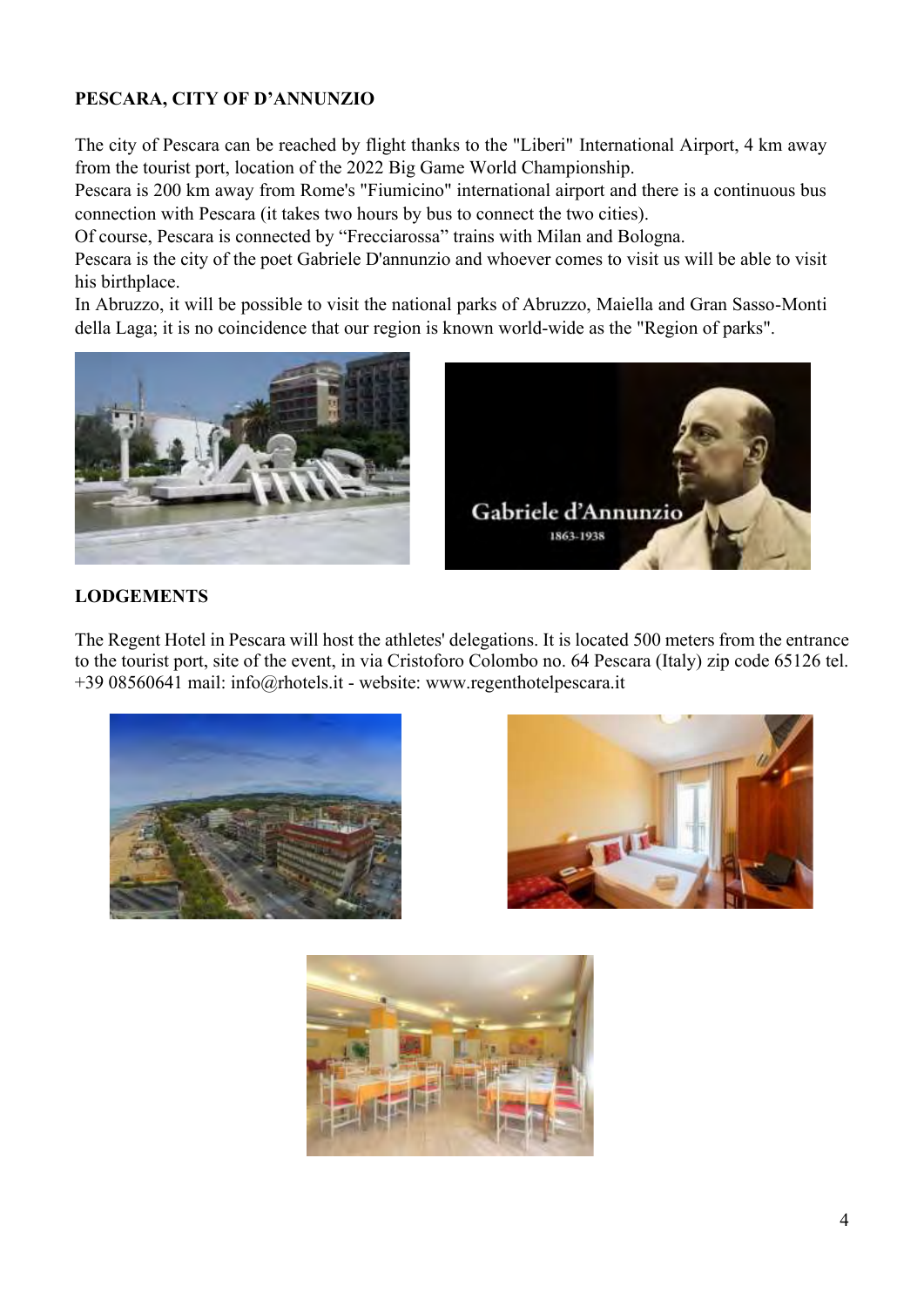### 5

#### **COSTS OF PACKAGES**

**1) Package for teams (4 athletes)** – full board (room, breakfast, lunch, dinner, closing gala dinner + "pocket lunch for the competition days" and lodgement in double room)

- **2) Package for single athlete** full board (room, breakfast, lunch, dinner, closing gala dinner + "pocket lunch for the competition days" and lodgement in double room) **€ 1,500.00**
- **3) Cost for teams (4 athletes)** without accommodation, without "pocket lunch for the competition days" and without closing gala dinner
- **4) Cost for 1 single athlete** without accommodation, without "pocket lunch for the competition days" and without closing gala dinner  $\epsilon$  1,000.00

**5) Package for accompanying people, reserves and captains** - full board (room, breakfast, lunch, dinner, closing gala dinner  $+$  "pocket lunch for the competition days" and lodgement in double room)  $\epsilon$  700.00

**6) Package for accompanying people -** half board (room, breakfast, dinner, closing gala dinner and lodgement in double room)  $\epsilon$  600.00

| Costs for extra meals                                  |   | € 35.00          |
|--------------------------------------------------------|---|------------------|
| Daily cost for "pocket lunch for the competition days" |   | $\epsilon$ 20.00 |
| Extra fee for single room ( $\in$ 35 a day)            |   | € 245.00         |
| Cost of the closing gala dinner                        | € | 50.00            |

#### **The costs indicated in points 1, 2, 3 and 4 include the boat rental and baits for the competition days and the official trainings.**

The dinner will consist of a first course, a second course, vegetables, dessert and coffee; drinks, water and ¼ of wine included.

Buffet breakfast in Hotel.

#### **Any extra drinks are not included in the package.**

#### **€ 6,000.00**

**€ 4,000.00**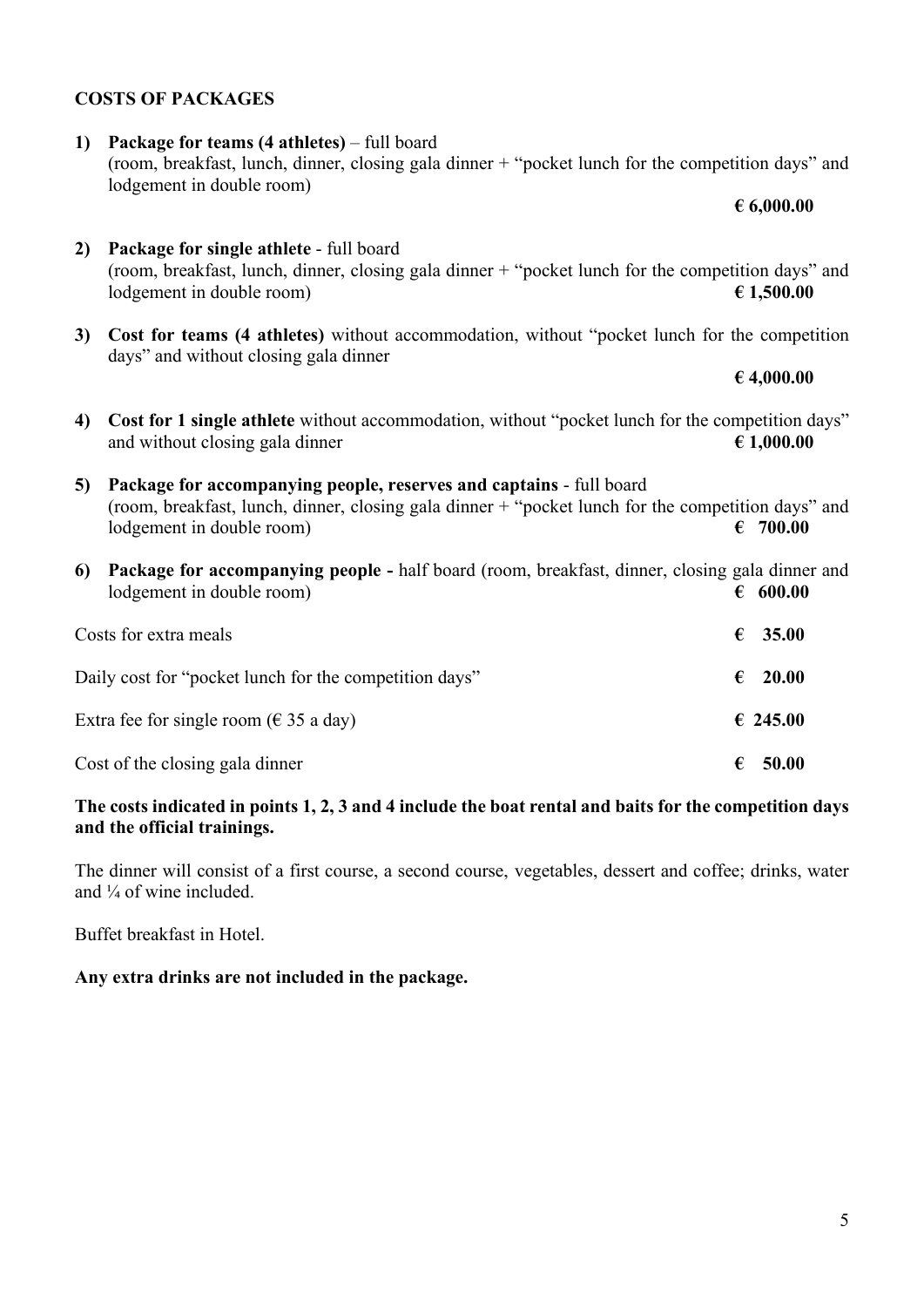















Boat rental for each unofficial training day prior to the World Championship (boat length 7-8 meters - Speed  $20/30$  Knt)  $\epsilon$  500.00

Baits/Groundbaits on competition and official training days: 60 kg sardines per boat per day

For the unofficial training days prior to the World Championship: 60 Kg sardines  $\epsilon$  120.00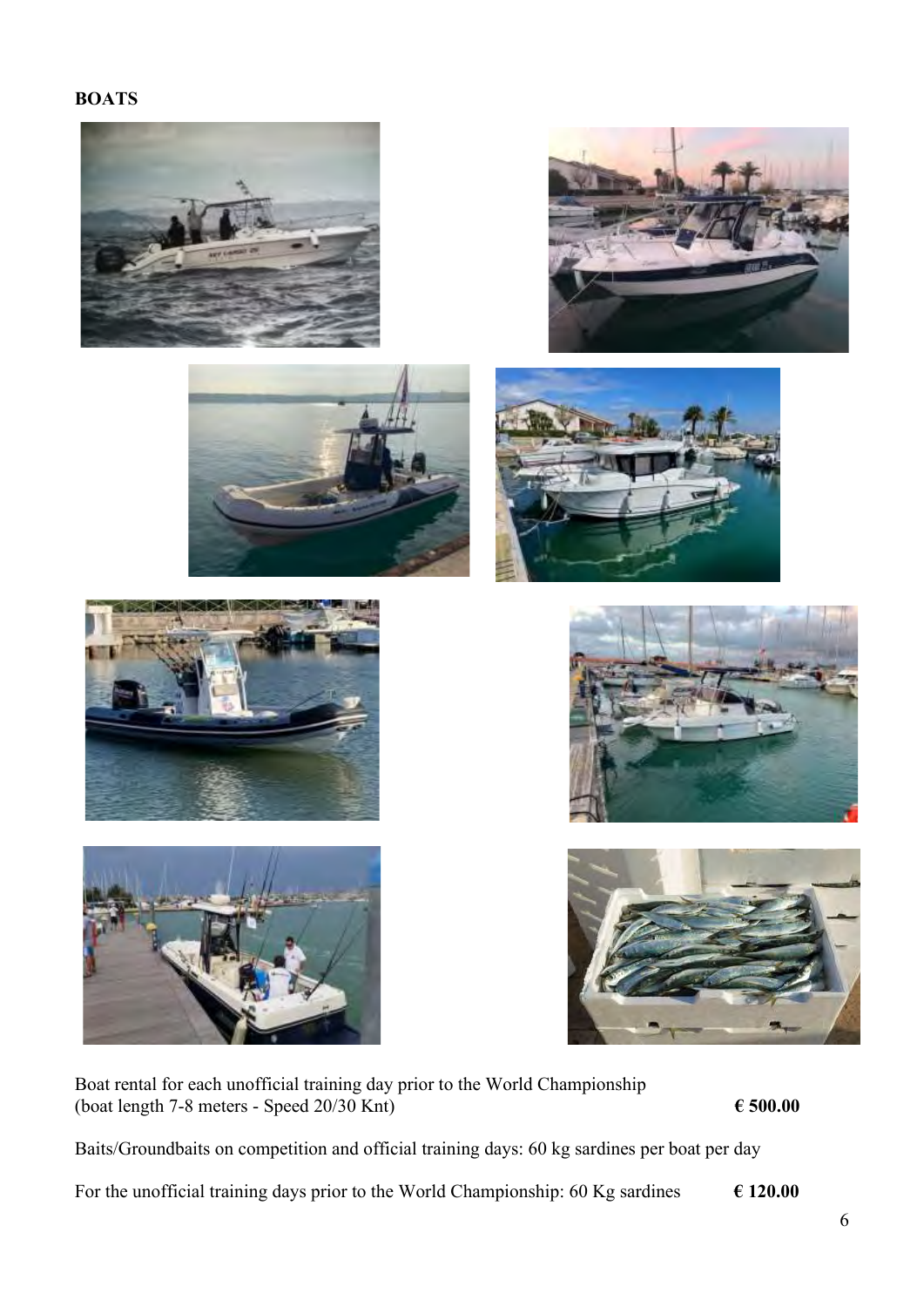# **FISH MEASURING ROD**

| $0 \text{ cm}$                     | 80 cm                                                         |                                                                 | 130 cm                                                           | 167 cm<br>190 cm                                             |
|------------------------------------|---------------------------------------------------------------|-----------------------------------------------------------------|------------------------------------------------------------------|--------------------------------------------------------------|
|                                    |                                                               | Score system for valid fish                                     |                                                                  |                                                              |
| <b>FISH</b>                        | <b>GREEN</b><br><b>ZONE</b><br>From 0 to<br>80 cm<br>(points) | <b>GREEN</b><br><b>ZONE</b><br>From 80 to<br>130 cm<br>(points) | <b>WHITE</b><br><b>ZONE</b><br>From 130 to<br>167 cm<br>(points) | <b>RED</b><br><b>ZONE</b><br>More than<br>167 cm<br>(points) |
| Bluefin<br>Tuna                    |                                                               | 50                                                              | 150                                                              | 200                                                          |
| Little Tunny                       |                                                               | 20                                                              | 40                                                               | 60                                                           |
| Common<br>dolphinfish<br>or Dorado |                                                               | 20                                                              | 40                                                               | 60                                                           |

### **Fishing method**

Fishing shall be conducted with anchored boat.

Breaking strain of wire 30lb.

Circular hooks is mandatary and must be-made of corroding material (no inox).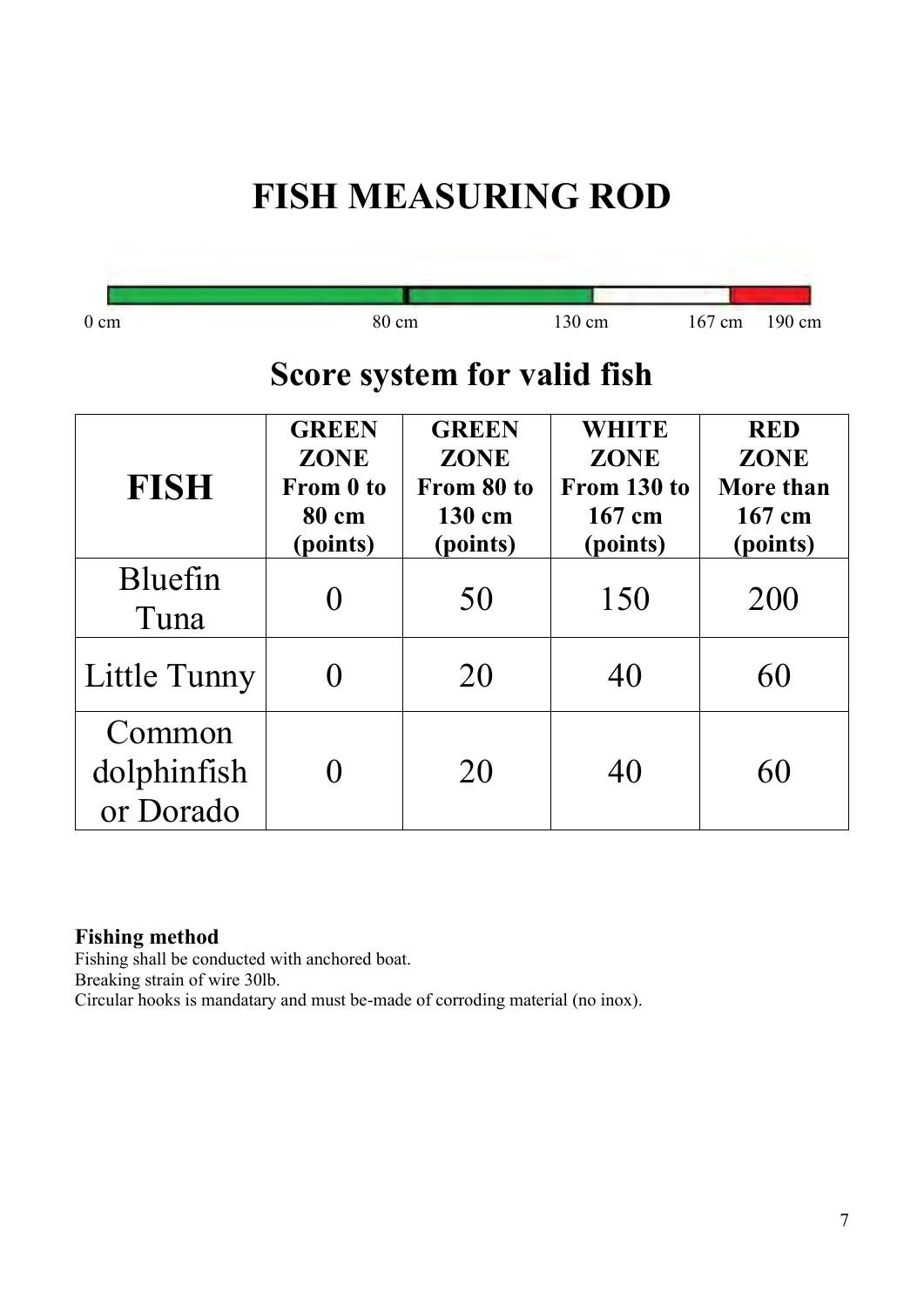# **AUTHORIZED FISH FOR THIS COMPETITION**



# **TONNO ROSSO Bluefin Tuna**

# **ALLETTERATO Little Tunny**





**LAMPUGA Common dolphinfish or Dorado**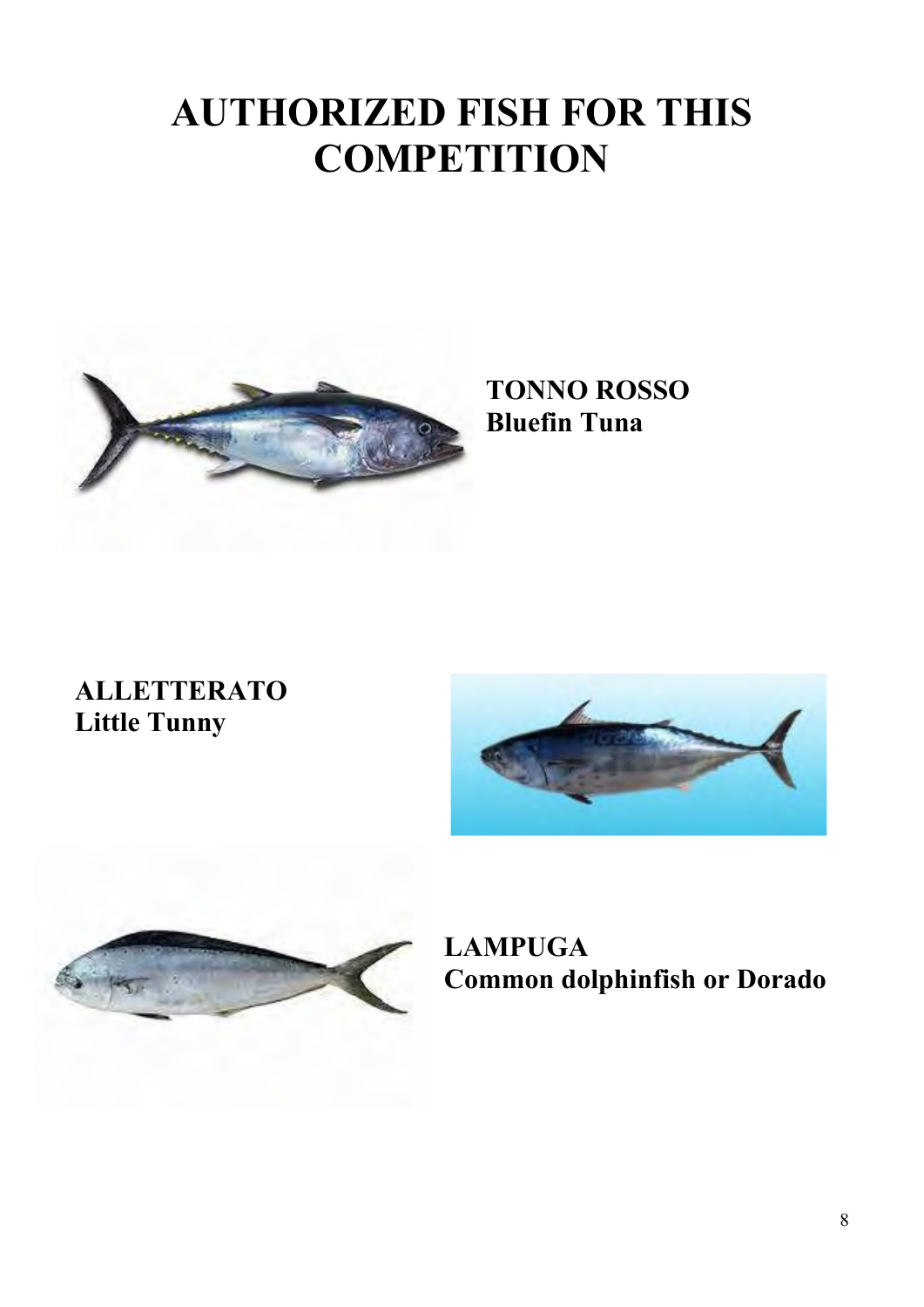CAMPO GARA



A (LAT= 42°33,25'N-LONG=014°17,70'E)-B (LAT=42°37,73'N-LONG=014°23,10'E) C (LAT=42°31,30'N - LONG=014°33,10'E) - D (LAT=42°26,80'N-LONG=014°28,00'E)

#### **FOR ANY RENTAL DURING THE UNOFFICIAL PERIOD**

Organisation: A.s.d. Dolphin Club Pescara Person responsible for the organisation: Sandro Tranquilli (+39 3472629212)

Contact person speaking English: +39 +330 296375

[asddolphinclubpescara@gmail.com](mailto:asddolphinclubpescara@gmail.com)

[maurizioscurti@gmail.com](mailto:maurizioscurti@gmail.com)

[pescara@fipsas.it](mailto:pescara@fipsas.it)

#### **PAYMENTS**

Any payment shall be done within **July 15th 2022** to: ASD Dolphin Club Pescara IBAN IT68J0615015400CC0280101095 BANK: CASSA di RISPARMIO DI FERMO SPA SWIFT: CRFEIT3FXXX

The registration forms and the bank transfer receipt **must be received by July 15th 2022** at the e-mail address: **asddolphinclubpescara@gmail.com**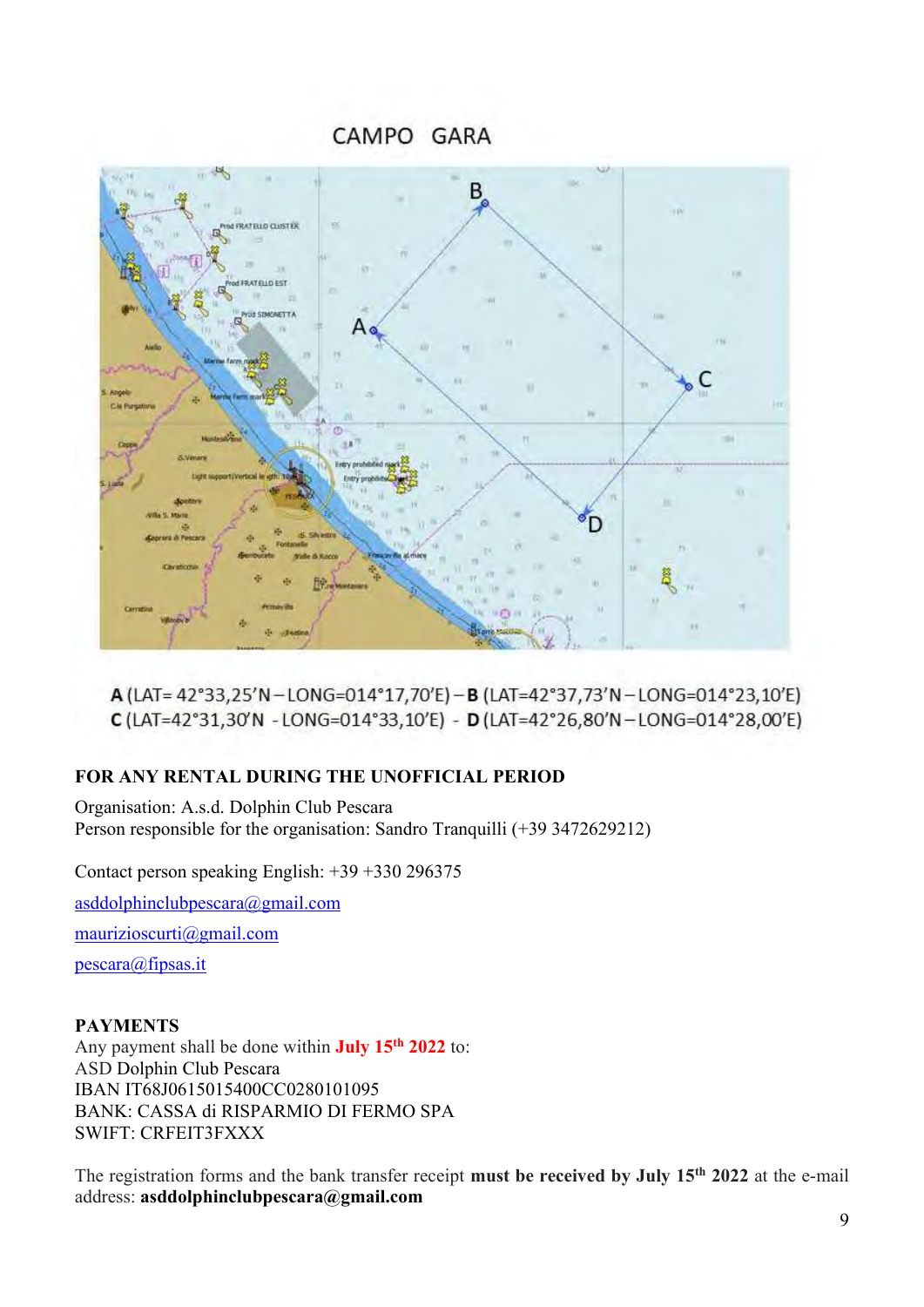#### **ANTIDOPING**

The athletes participating in the Championship, with the registration, implicitly accept all WADA antidoping rules.

FIPS-M Rules are available and can be downloaded by: **www.fips-m.org/statutes-rules-gb**

#### **The CIPS/FIPS-M Covid-19 Rules will be applied during the competition.**

#### **Delegations will have to provide the organization with a CD with the respective national anthem and two flags of the nation of belonging.**

#### **HOW TO JOIN REGENT HOTEL**

#### **By car**

To reach the hotel by car, take the Pescara Ovest exit of the A14 highway and take the junction towards the "port". The hotel is about 12 km from the toll booth, on the Cristoforo Colombo seafront in Pescara (PE) Italy.

#### **By train**

It is possible to reach the hotel from all main Italian and European cities by stopping at the Pescara train station which is on the Bologna-Taranto train line.

#### **By flight**

The Hotel can be reached from Pescara "Liberi" International Airport which is 5 Km away.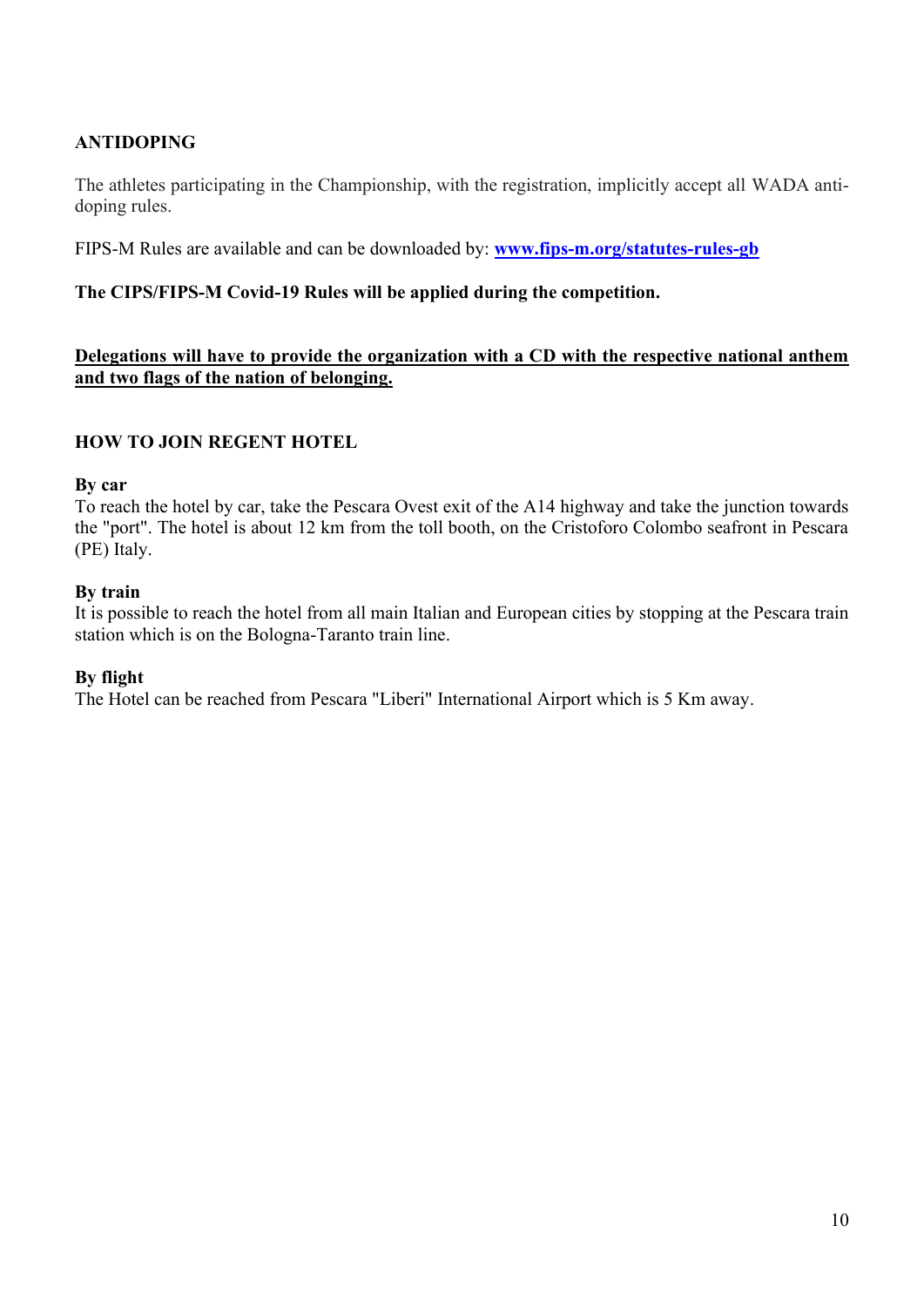### **SCHEDULE OF THE 30th BIG GAME WORLD CHAMPIONSHIP**

| Saturday, September 10th 2022<br>08.00 pm                                                                             | Reception of crews and accreditation at the touristic port of<br>Pescara ("Becci" Casa Italia pavilion), with delivery of the<br>material and leading to the hotel<br>Dinner in hotel                                                                                                                                                                                                                                                                              |
|-----------------------------------------------------------------------------------------------------------------------|--------------------------------------------------------------------------------------------------------------------------------------------------------------------------------------------------------------------------------------------------------------------------------------------------------------------------------------------------------------------------------------------------------------------------------------------------------------------|
| Sunday, September 11 <sup>th</sup> 2022<br>$10.00$ am<br>$01.00$ pm<br>$05.30$ pm<br>$08.00$ pm                       | Captains' Meeting and drawing of the boats<br>Lunch in hotel<br>Opening Ceremony in Piazza Salotto, Pescara city-centre<br>(alternatively Ponte del Mare at the marina) demonstration and<br>parade<br>Gala dinner at the restaurant "Braceria dell'Orso" at the touristic<br>port                                                                                                                                                                                 |
| Monday, September 12th 2022<br>06.00 am<br>$07.00$ am<br>07.30 am<br>03.00 pm<br>$08.00$ pm                           | <b>Official training</b><br><b>Breakfast</b><br>Distribution of pocket lunch and of baits and groundbaits<br>Departure for the official training day<br>End of the official trainings<br>Dinner in hotel at the Becci pavilion                                                                                                                                                                                                                                     |
| Tuesday, September 13th 2022<br>06.00 am<br>$07.00$ am<br>07.30 am<br>$03.00$ pm<br>08.00 pm                          | <b>First competition day</b><br><b>Breakfast</b><br>Distribution of pocket lunch and of baits and groundbaits<br>Departure for the first competition day<br>End of the first competition day<br>Dinner in hotel at the Becci pavilion                                                                                                                                                                                                                              |
| Wednesday, September 14th 2022 Second competition day<br>06.00 am<br>$07.00$ am<br>$07.30$ am<br>03.00 pm<br>08.00 pm | <b>Breakfast</b><br>Distribution of pocket lunch and of baits and groundbaits<br>Departure for the second competition day<br>End of the second competition<br>Dinner in hotel at the Becci pavilion                                                                                                                                                                                                                                                                |
| Thursday, September 15th 2022<br>06.00 am<br>07.00 am<br>07.30 am<br>03.00 pm<br>$08.00$ pm                           | Third competition day<br><b>Breakfast</b><br>Distribution of pocket lunch and of baits and groundbaits<br>Departure for the third competition day<br>End of the third competition<br>Buffet at Becci pavilion with topical dishes of Abbruzzo Region                                                                                                                                                                                                               |
| Friday, September 16th 2022<br>$07.00 \text{ pm}$<br>$09.00 \text{ pm}$                                               | <b>Reserve Day</b><br>For accompanying persons and crews: visit by bus to the Abruzzo<br>coast (Costa dei Trabocchi) and lunch on place. Alternatively, tour<br>to the Cerrano Tower, Castelli ceramics and Gran Sasso D'Italia<br>park with lunch based on local products.<br>Prize-giving ceremony at the theatre of the touristic port (in case<br>of rain, inside the Becci pavilion)<br>Fish-based gala dinner at the "Franco" restaurant in the tourist port |
| Saturday, September 17th 2022                                                                                         | Departure of crews to their Nations of origin                                                                                                                                                                                                                                                                                                                                                                                                                      |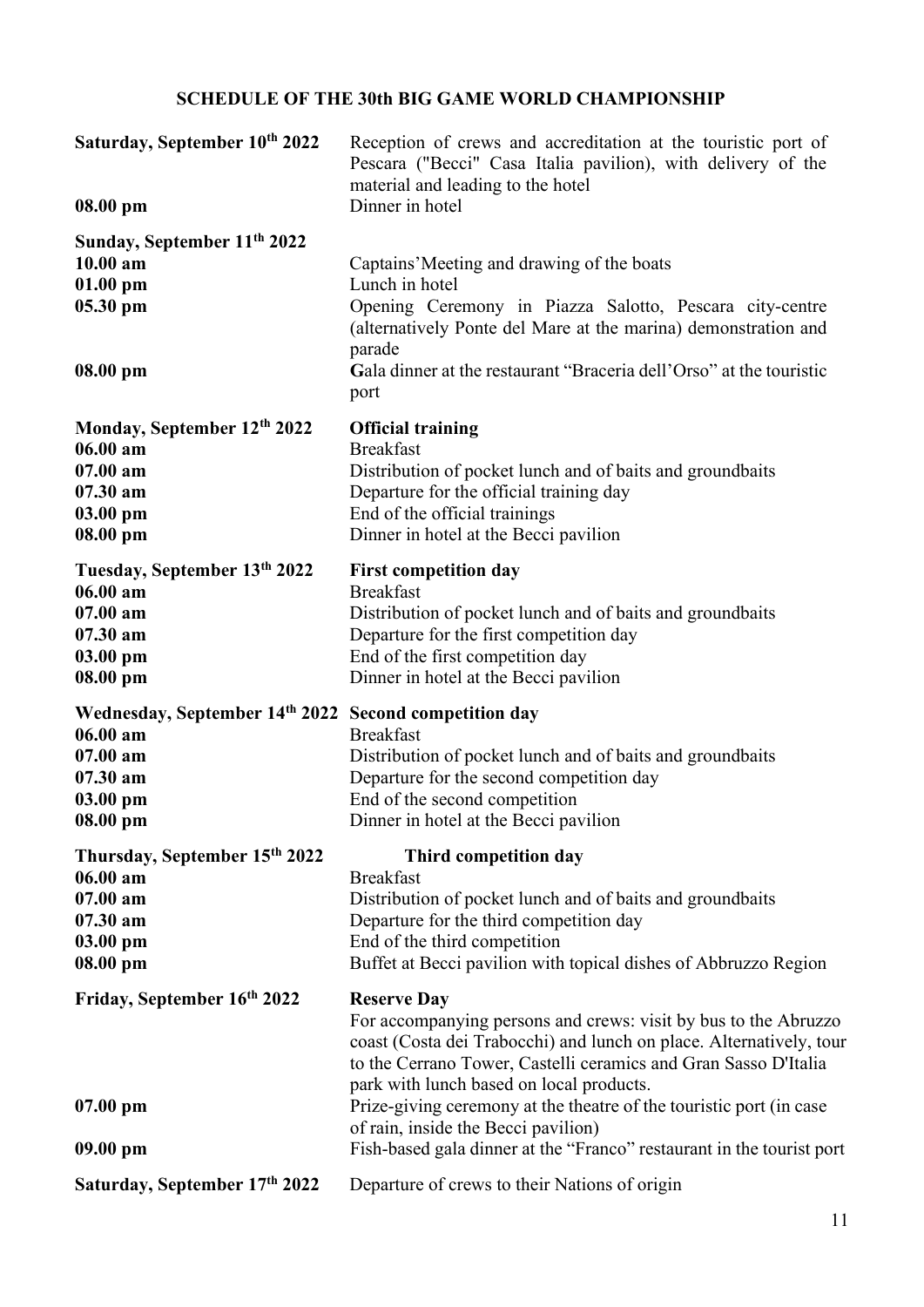**September 10 to 22 2022 – Pescara (PE)**

### **REGISTRATION FORM**

## **NATIONAL FEDERATION: \_\_\_\_\_\_\_\_\_\_\_\_\_\_\_\_\_\_\_\_\_\_\_\_\_\_\_\_\_\_\_\_\_\_\_\_\_\_\_\_\_\_\_\_\_\_\_\_\_\_\_\_**

| <b>NATION:</b>           |  |
|--------------------------|--|
| <b>ADDRESS:</b>          |  |
| CITY:                    |  |
| <b>TELEPHONE NUMBER:</b> |  |
| <b>FAX:</b>              |  |
| <b>E-MAIL:</b>           |  |
| <b>CONTACT PERSON</b>    |  |
| <b>MOBILE:</b>           |  |

**DATE \_\_\_\_\_\_\_\_\_\_\_\_\_\_\_\_\_\_ SIGNATURE\_\_\_\_\_\_\_\_\_\_\_\_\_\_\_\_\_\_\_\_\_\_\_\_\_\_\_\_\_\_\_\_\_\_\_\_\_\_\_\_\_\_\_**

Please fill in this form and return within **July 15th 2022** to:

A.s.d. Dolphin Club - Via Vomano n° 10 Spoltore (PE) Riferimento: Maurizio Scurti tel: +39 3482646239 - mail: asddolphinclubpescara@gmail.com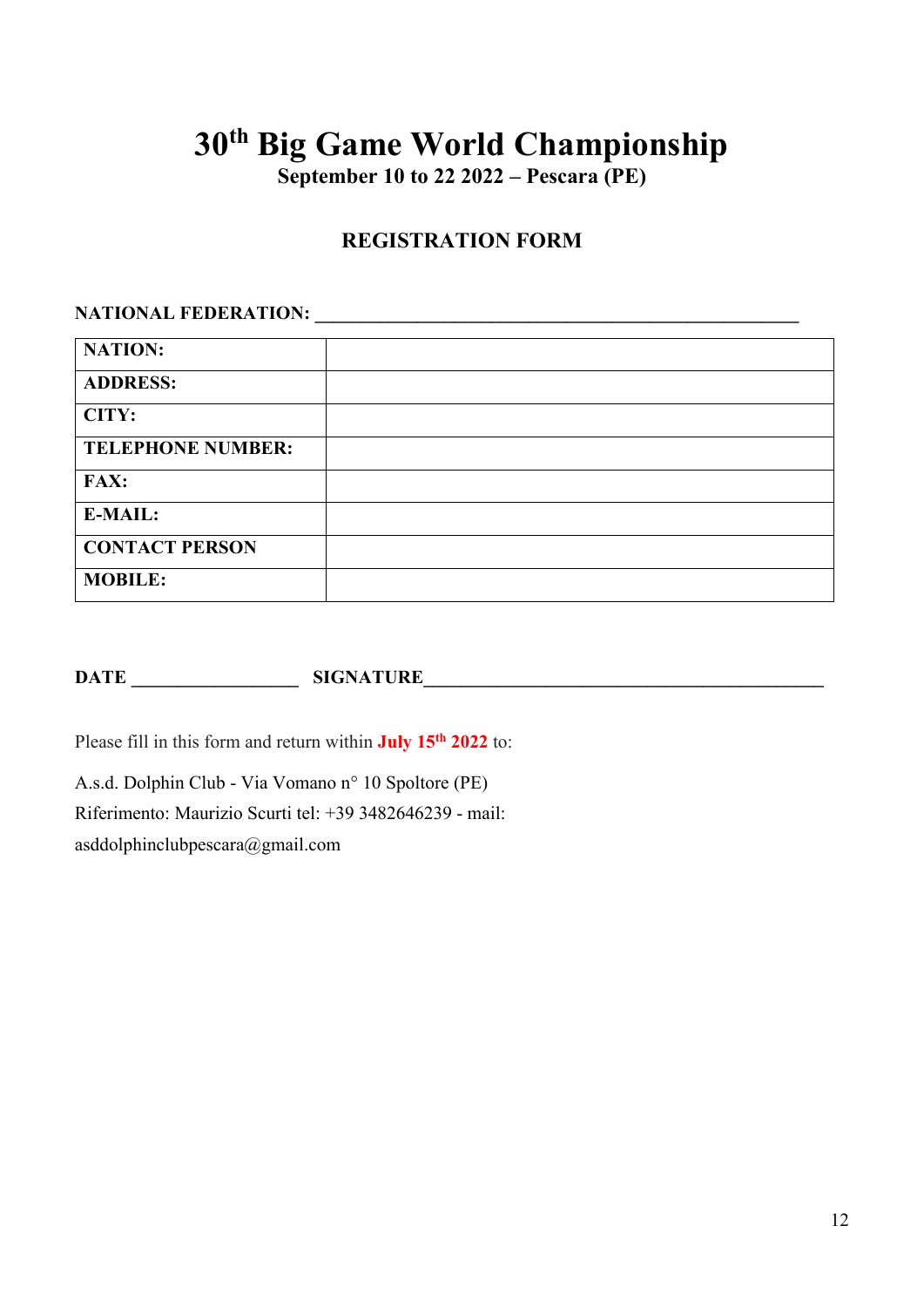**September 10 to 22 2022 – Pescara (PE)**

## **REGISTRATION FORM FOR PARTICIPANTS**

## **NATIONAL DELEGATION:\_\_\_\_\_\_\_\_\_\_\_\_\_\_\_\_\_\_\_\_\_\_\_\_\_\_\_\_\_\_\_\_\_\_\_\_\_\_\_\_\_\_\_\_\_\_\_\_\_\_\_\_**

| Name and Surname |
|------------------|
|                  |
| Athlete          |
| Athlete          |
| Athlete          |
| Athlete          |
|                  |
|                  |

| Registration for 4 athletes with full package $\epsilon$ 6,000.00                                                          |  |
|----------------------------------------------------------------------------------------------------------------------------|--|
| Registration for single athlete with full package $\epsilon$ 1,500.00                                                      |  |
| Registration for accompanying person, captain, reserve with full package $\epsilon$<br>$700.00$ per person x n.<br>persons |  |
| Registration for 4 athletes without package $\epsilon$ 4,000.00                                                            |  |
| Registration for accompanying person – half board $\epsilon$ 600.00 x n.                                                   |  |
| Extra fee for single room $\epsilon$ 35 per day per person x n.                                                            |  |
| Gala dinner for Athletes, Captains without organisation $\epsilon$ 50 per pers. x n.                                       |  |
| Pocket lunch for athletes, captains, accompanying people without package $\epsilon$<br>20 per day per person x n.          |  |
| Lunch or dinner in hotel without package $\epsilon$ 35 per person x n.                                                     |  |
| <b>TOTAL</b>                                                                                                               |  |

The payment must be done within **July 15th 2022** to:

ADS Dolphin Club Pescara

iban IT68J0615015400CC0280101095

BANK: CASSA di RISPARMIO DI FERMO SPA

SWIFT: CRFEIT3FXXX

DATE \_\_\_\_\_\_\_\_\_\_\_\_\_\_\_\_\_\_\_\_\_\_\_\_SIGNATURE\_\_\_\_\_\_\_\_\_\_\_\_\_\_\_\_\_\_\_\_\_\_\_\_\_\_\_\_\_\_\_\_\_\_\_\_\_\_\_\_\_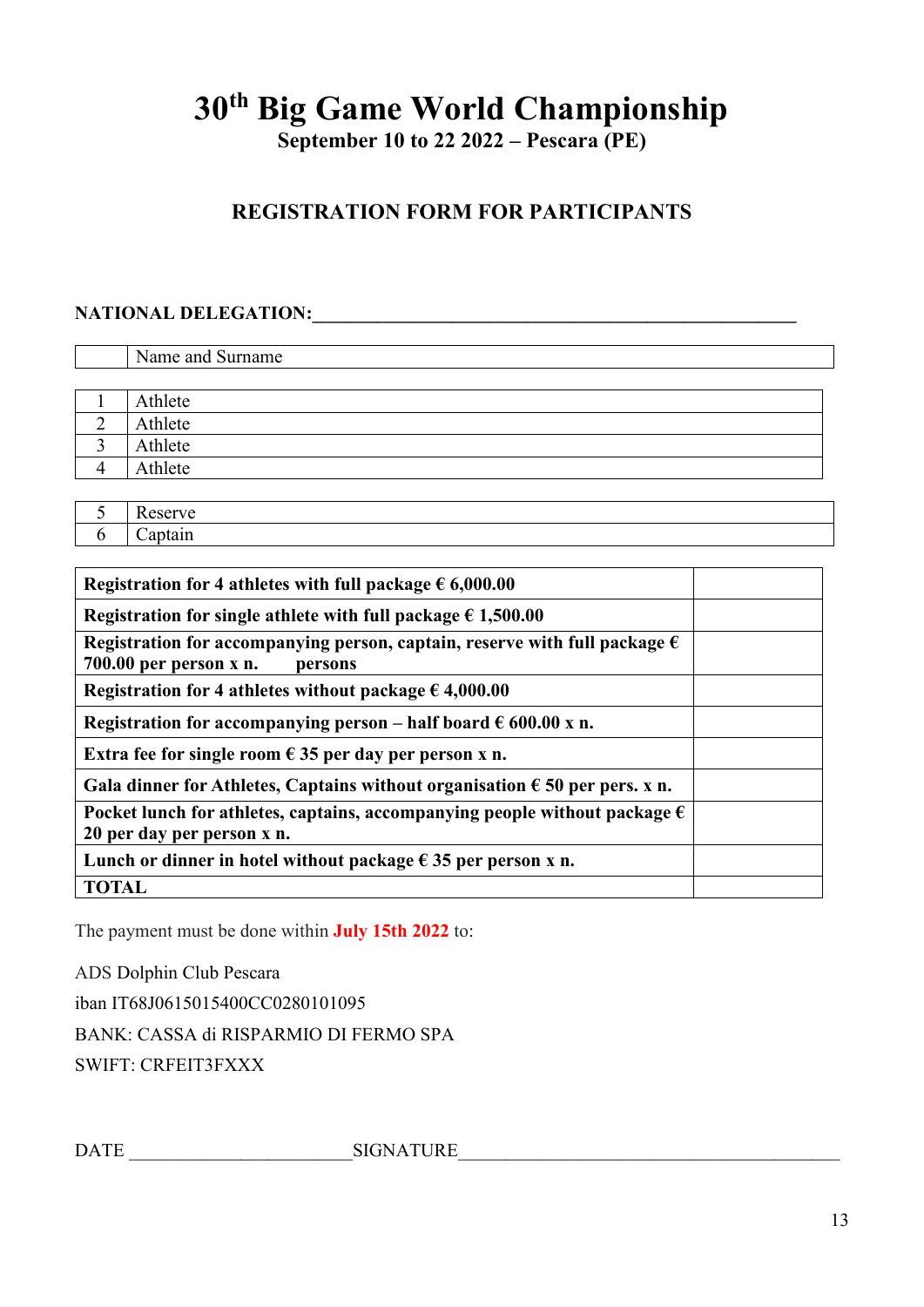**September 10 to 22 2022 – Pescara (PE)**

### **BOAT RENTAL/BAITS ORDER FORM FOR TRAININGS**

| Daily boat rental for the training days before the World Championship<br>(Boat length 7-8 mt - Speed 20/30 Knt) | € 500.00         |
|-----------------------------------------------------------------------------------------------------------------|------------------|
| Baits for the days before the championships (60 Kg sardines)                                                    | € 120.00         |
| Pocket lunch for athletes, captains, accompanying people without package                                        | $\epsilon$ 20.00 |

#### **NATIONAL FEDERATION:**

|                                                           | Date | Date | Date | Date |
|-----------------------------------------------------------|------|------|------|------|
| <b>Boat rental</b> for the training days before the World |      |      |      |      |
| Championship<br>$(500 \text{ } \in \text{a day})$         |      |      |      |      |
| <b>Baits order</b> for the days before the championships  |      |      |      |      |
| $(120 \text{ } \in \text{a day})$                         |      |      |      |      |
| Pocket lunch order for the days before the                |      |      |      |      |
| championships<br>$(20 \in x n$ .                          |      |      |      |      |
| <b>TOTAL</b>                                              |      |      |      |      |

The payment must be done within **July 15th 2022** to:

ADS Dolphin Club Pescara iban IT68J0615015400CC0280101095 BANK: CASSA di RISPARMIO DI FERMO SPA SWIFT: CRFEIT3FXXX

DATE \_\_\_\_\_\_\_\_\_\_\_\_\_\_\_\_\_\_\_\_\_\_\_\_SIGNATURE\_\_\_\_\_\_\_\_\_\_\_\_\_\_\_\_\_\_\_\_\_\_\_\_\_\_\_\_\_\_\_\_\_\_\_\_\_\_\_\_\_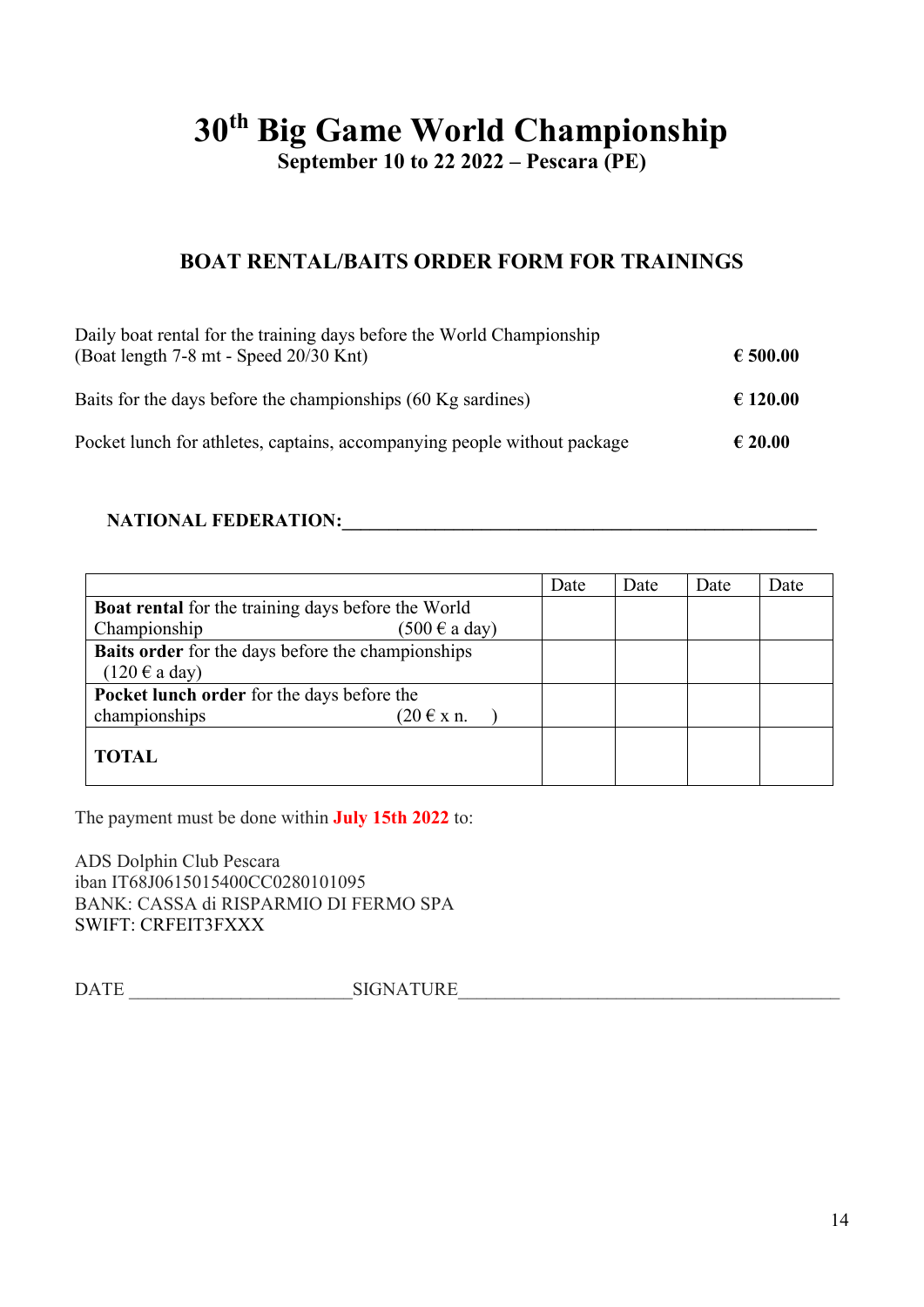## **FISHING STORES**

Fisherman Bros Tel. 392 9329235 E mail: fishermenbros@gmail.com Via Verrotti, 50 65126 Pescara (PE)

Briko OK Tel. 085 930801 E mail: bricook.silvi@dlarrtrade.it Via S.S. 16 Adriatica km 432 64028 Silvi Marina (TE)

Marlin Blu Tel. 320 9561431 E mail: luigi.patricelli@gmail.com P.zza S. Alfonso 5 66023 Francavilla al mare (CH)